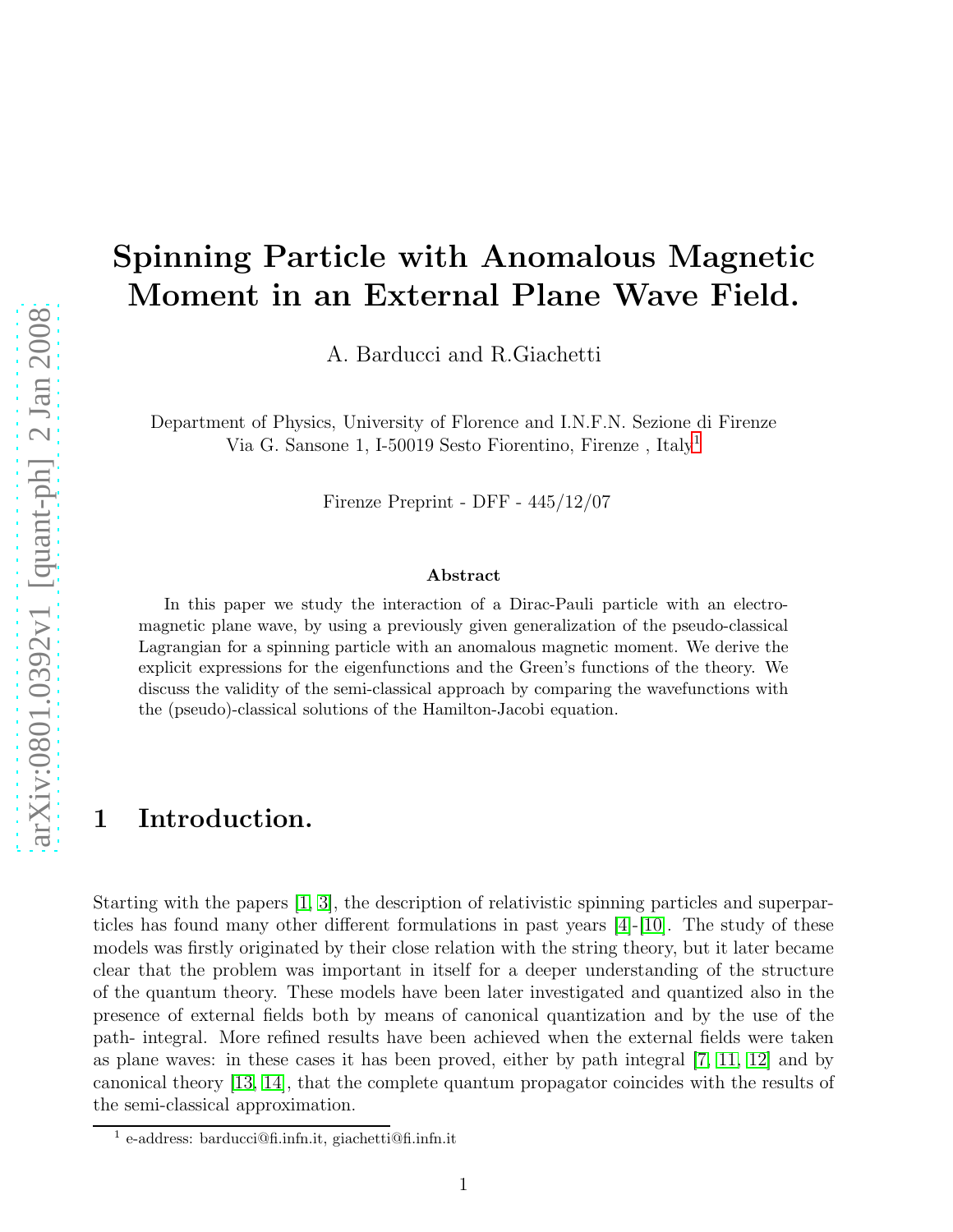The description of a spinning particle with anomalous magnetic moment has firstly been given in  $(15)$  and later on, with different approaches, in  $(16, 17, 18)$  $(16, 17, 18)$  $(16, 17, 18)$ . All of these treatments lead to the same first class Dirac constraints and therefore to the same quantum wave equation.

The purpose of this work is to study the quantization of a pseudo-classical spinning particle which has both the normal magnetic moment and an anomalous magnetic moment in the field of a plane electromagnetic wave, thus completing the research begun in [\[14\]](#page-9-8) for the usual spinning particle. As we shall show, the main difference with respect to the previous cases is that now the semi-classical approximation is no longer exact except for some particular cases: this is due to the interference of the anomalous magnetic moment with the electric charge, which makes the presence of a T-ordered product in the propagator unavoidable at the quantum level.

We begin in Section 2 with the description of the model for the spinning particle with anomalous magnetic moment and we derive the two constraints of the theory and we study the corresponding canonical quantization procedure. One of these constraints – the Diraclike one – is linear; the other – the Klein-Gordon-like – is quadratic. Obviously the latter involves some ordering difficulties in the quantization procedure. However, since the Poisson bracket of the linear constraint gives rise to the quadratic constraint, we will quantize the system by following the Dirac procedure based on the correspondence principle. We recall that this procedure is based on the postulate that the Poisson brackets for the the quantum mechanical variables (which are operators in a Hilbert space) must satisfy the same algebraic identities as the classical ones; it then follows that the Poisson brackets are proportional to the (anti)-commutator. We will therefore assume this Dirac prescription for quantizing the theory. It is interesting to notice that the expression we find for the quantized quadratic constraint, following this procedure, is the same we would find by quantizing the theory with the standard Weyl symmetrization of the quantum dynamical variables. This therefore makes every definition well posed. In Section 3. we calculate the wavefunction for the Dirac-Pauli particle and we derive the Green's function of the theory. Finally, in Section 4, we make a comparison with the semi-classical approximation that can be obtained by solving the corresponding pseudo-classical Hamilton-Jacobi equation.

## 2 Pseudoclassical description and canonical quantization.

As we said in the introduction, there are different approaches to the description of a pseudoclassical spinning particle both in the standard case and in the case of a particle with anomalous magnetic moment. Since all of them lead to the same constraints and therefore to the same quantum wave equation, we start with the Lagrangian given in [\[15\]](#page-9-9), namely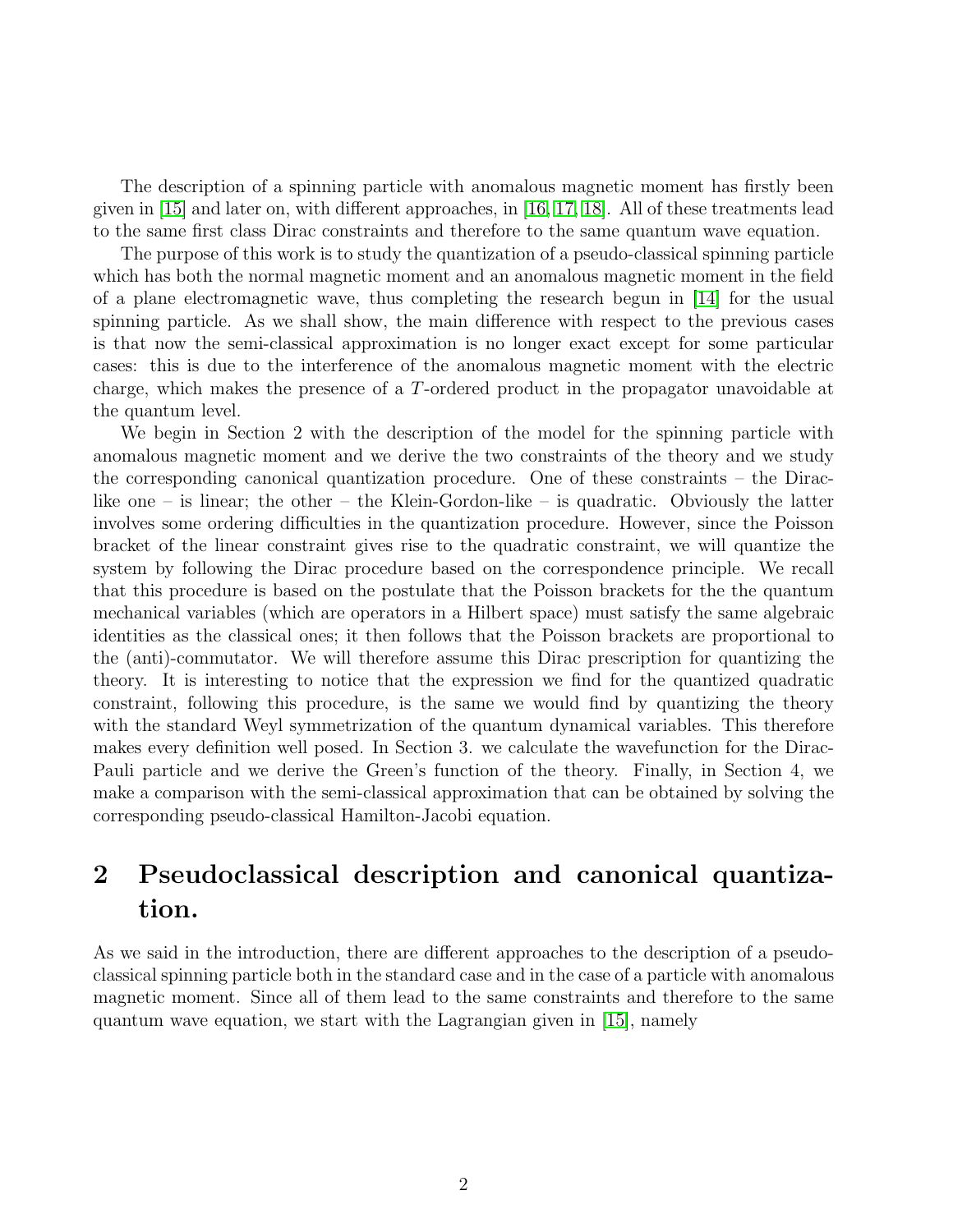$$
L(x_{\mu}, \dot{x}_{\mu}, \xi_{\mu}, \dot{\xi}_{\mu}, \xi_{5}, \dot{\xi}_{5}) =
$$
  

$$
-\frac{i}{2}(\xi \cdot \dot{\xi}) - \frac{i}{2}\xi_{5}\dot{\xi}_{5} - q(\dot{x} \cdot A) - \left[m^{2} - i(q + \frac{e\mu}{2})F_{\mu\nu}\xi^{\mu}\xi^{\nu} - \frac{e^{2}\mu^{2}}{16m^{2}}F_{\mu\nu}F_{\rho\sigma}\xi^{\mu}\xi^{\nu}\xi^{\rho}\xi^{\sigma}\right]^{1/2}
$$

$$
\left[\left(\dot{x}^{\mu} - i(m + \frac{ie\mu}{4m}F_{\mu\nu}\xi^{\mu}\xi^{\nu})^{-1}\xi^{\mu}(\dot{\xi}_{5} - \frac{e\mu}{2m}\dot{x}_{\rho}F_{\rho\sigma}\xi^{\sigma})\right)^{2}\right]^{1/2}
$$
(1)

We use here the standard convention for the metric tensor and for the gamma matrices [\[19\]](#page-9-13). Here q means the charge of the particle and  $e$  the electronic charge respectively. After using the second class constraints arising from the Lagrangian, the final form for the two first class constraints becomes

$$
\chi_{D} = ((p - qA) \cdot \xi) - m \xi_{5} + i \frac{e\mu}{4m} F_{\mu\nu} \xi^{\mu} \xi^{\nu} \xi_{5}, \qquad (2)
$$

$$
\chi = (p - qA)^2 - m^2 + i(q + \frac{e\mu}{2})F_{\mu\nu}\xi^{\mu}\xi^{\nu} + i\frac{e\mu}{m}(p^{\mu} - qA^{\mu})F_{\mu\nu}\xi^{\nu}\xi_5 + \frac{e^2\mu^2}{16m^2}F_{\mu\nu}F_{\rho\sigma}\xi^{\mu}\xi^{\nu}\xi^{\rho}\xi^{\sigma},
$$
\n(3)

The relevant Dirac brackets for the pseudo-classical variables are

$$
\{x^{\mu}, p^{\nu}\} = -\eta^{\mu\nu} \qquad \{\xi^{\mu}, \xi^{\nu}\} = i\eta^{\mu\nu}, \qquad \{\xi_5, \xi_5\} = -i,\tag{4}
$$

leading to the constraint's algebra

<span id="page-2-0"></span>
$$
\{\chi_D, \chi_D\} = i\chi, \qquad \{\chi_D, \chi\} = \{\chi, \chi\} = 0 \tag{5}
$$

Because the algebra of the pseudo-classical Poisson brackets is a graded Lie algebra it follows that the quantum Poisson brackets must be proportional to an anticommutator for the Fermi-Fermi case and to a commutator for the Bose-Bose and the mixed Bose-Fermi cases. The graded quantum commutation rules for the canonical variables read therefore

$$
[x^{\mu}, p^{\nu}] = -i\eta^{\mu\nu}, \qquad {\hat{\xi}^{\mu}, \hat{\xi}^{\nu}}_{+} = -\eta^{\mu\nu}, \qquad {\hat{\xi}_{5}, \hat{\xi}_{5}}_{+} = 1 \tag{6}
$$

In order to satisfy the anti-commutation relation for the  $\hat{\xi}$  variables, we see that a possible realization can be the following:

<span id="page-2-2"></span>
$$
\hat{\xi}^{\mu} = 2^{-1/2} \gamma_5 \gamma^{\mu}, \qquad \hat{\xi}_5 = 2^{-1/2} \gamma_5 \tag{7}
$$

The explicit form of the quantized Dirac linear constraint takes now the form

<span id="page-2-1"></span>
$$
\hat{\chi}_D = 2^{-1/2} \gamma_5 \left( (\gamma \cdot (p - qA)) - \frac{e\mu}{8m} \sigma_{\mu\nu} F^{\mu\nu} - m \right) \equiv 2^{-1/2} \gamma_5 \hat{\mathcal{O}}_D \tag{8}
$$

where  $\sigma^{\mu\nu}$  is defined by  $\sigma^{\mu\nu} = (i/2)[\gamma^{\mu}, \gamma^{\nu}]$ .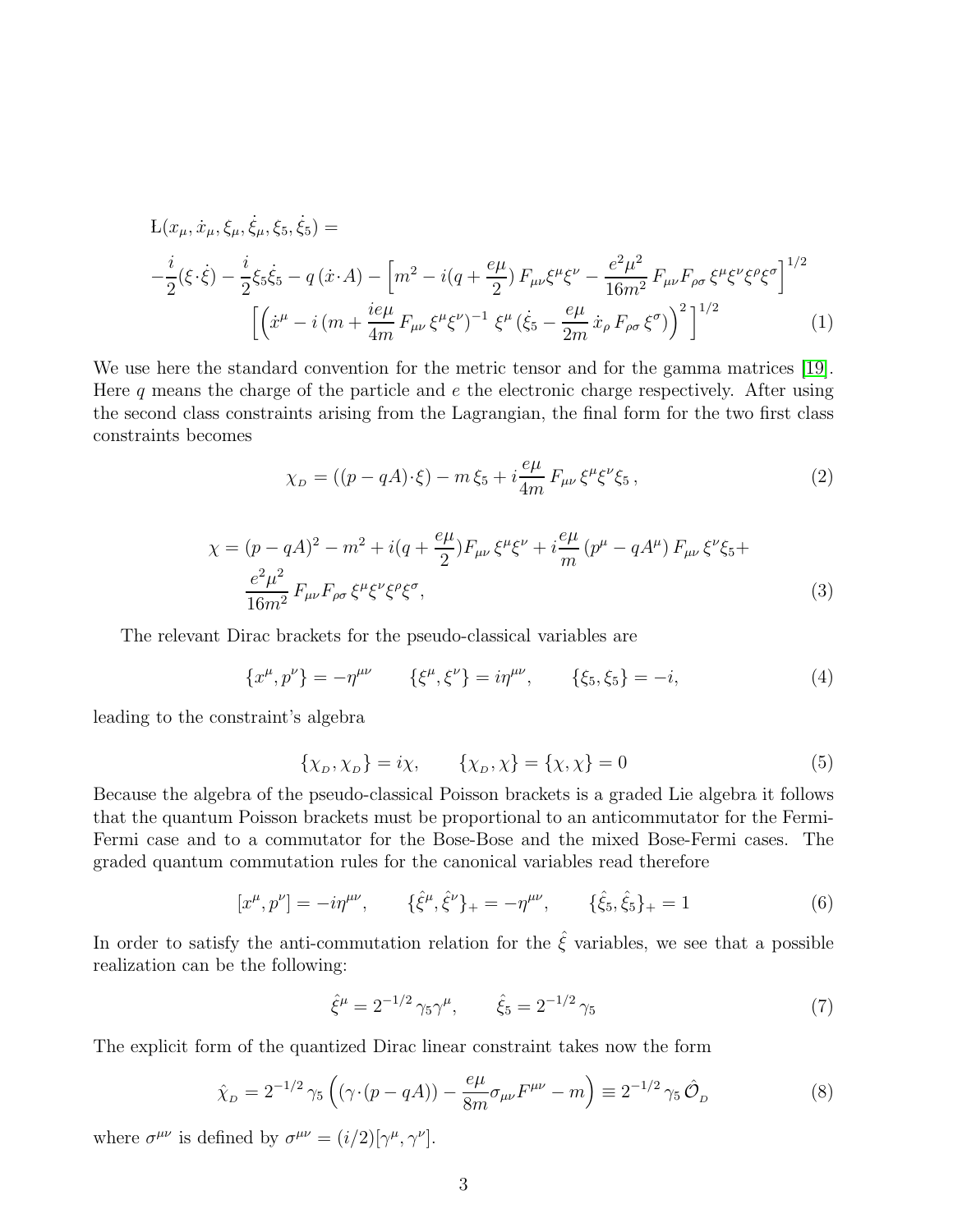As we said in the introduction, the quantization of the quadratic constraint involves some ordering problems, since the constraint  $\chi$  contains terms with product of the momenta and functions of the coordinates. A correct way of solving this ambiguity is to define (following the Dirac correspondence principle procedure) the quantum expression of this constraint according to the quantized version of equation [\(5\)](#page-2-0), so that

<span id="page-3-2"></span>
$$
\hat{\chi} = -2\hat{\chi}_D^2 = -\frac{1}{2} \{ \gamma_5 \hat{\mathcal{O}}_D, \gamma_5 \hat{\mathcal{O}}_D \}_+ \tag{9}
$$

and explicitly

$$
\hat{\chi} = (p - qA)^2 - \frac{1}{2}(q + \frac{e\mu}{2})\sigma_{\mu\nu}F^{\mu\nu} - i\frac{e\mu}{8m}\sigma^{\mu\nu}\gamma^\rho\partial_\rho F_{\mu\nu} - \frac{e\mu}{2m}\gamma^\mu\partial^\nu F_{\mu\nu} + i\frac{e\mu}{2m}\gamma^\mu F_{\mu\nu}(p^\nu - qA^\nu) - (\frac{e\mu}{8m})^2\sigma_{\mu\nu}\sigma_{\rho\sigma}F^{\mu\nu}F^{\rho\sigma} - m^2
$$
\n(10)

By now using the relation  $\sigma^{\mu\nu}\gamma^{\rho}\partial_{\rho}F_{\mu\nu} = (i/2)[\gamma^{\mu}, \gamma^{\nu}]\gamma^{\rho}\partial_{\rho}F_{\mu\nu} = 2i\gamma^{\mu}\partial^{\nu}F_{\mu\nu}$ , (we recall  $\partial^{\nu}F_{\mu\nu}^* =$ 0, where  $F_{\mu\nu}^*$  is the dual electromagnetic tensor) we will get for the final form of the quantized quadratic constraint

<span id="page-3-1"></span>
$$
\hat{\chi} = (p - qA)^2 - \frac{1}{2}(q + \frac{e\mu}{2})F^{\mu\nu}\sigma_{\mu\nu} - \frac{e\mu}{4m}\gamma^{\mu}\partial^{\nu}F_{\mu\nu} + \ni\frac{e\mu}{2m}\gamma^{\mu}F_{\mu\nu}(p^{\nu} - qA^{\nu}) - (\frac{e\mu}{8m})^2F^{\mu\nu}F^{\rho\sigma}\sigma_{\mu\nu}\sigma_{\rho\sigma} - m^2
$$
\n(11)

The commonly adopted approach for solving the previous ordering ambiguities is to use the Weyl symmetrization prescription for the classical expressions, which in particular provides the hermiticity of the corresponding quantum operators. Although in principle this procedure does not guarantee that the relevant algebraic structures are maintained at the quantum level, in the present case (as we said in the introduction) the Weyl symmetrization procedure would lead to the following quantized version of the constraint:

<span id="page-3-0"></span>
$$
\hat{\chi}_{\text{Weyl}} = (p - qA)^2 + i \frac{e\mu}{2m} \{p^{\mu} - qA^{\mu}, F_{\mu\nu}\}_+ \hat{\xi}^{\nu} \xi_5 + i(q + \frac{e\mu}{2}) F^{\mu\nu} \hat{\xi}_{\mu} \hat{\xi}_{\nu} +
$$
\n
$$
(\frac{e\mu}{4m})^2 F^{\mu\nu} F^{\rho\sigma} \hat{\xi}_{\mu} \hat{\xi}_{\nu} \hat{\xi}_{\rho} \hat{\xi}_{\sigma} - m^2
$$
\n(12)

By using the identity

$$
\frac{1}{2}\{p^{\mu} - qA^{\mu}, F_{\mu\nu}\}_+\hat{\xi}^{\nu}\xi_5 = -\frac{1}{4}\{p_{\mu} - qA_{\mu}, F_{\mu\nu}\}_+\gamma^{\nu} = \frac{i}{8}[(\gamma \cdot (p - qA)), F^{\mu\nu}\sigma_{\mu\nu}]
$$

$$
= \frac{i}{4}\gamma^{\mu}(\partial^{\nu}F_{\mu\nu}) + \frac{1}{2}\gamma^{\mu}F_{\mu\nu}(p^{\nu} - qA^{\nu})
$$
(13)

it is easily seen that the expression [\(12\)](#page-3-0) coincides with [\(11\)](#page-3-1). Therefore we have shown that the quadratic wave equation appears to be a mere consequence of the first order wave equation, i.e. the Dirac-Pauli equation.

Finally the equation obtained by squaring the linear Dirac operator is therefore the following:

$$
\left[ (p - qA)^2 - \frac{1}{2}(q + \frac{e\mu}{2})F^{\mu\nu}\sigma_{\mu\nu} - \frac{e\mu}{4m}\gamma^\mu\partial^\nu F_{\mu\nu} + \right.
$$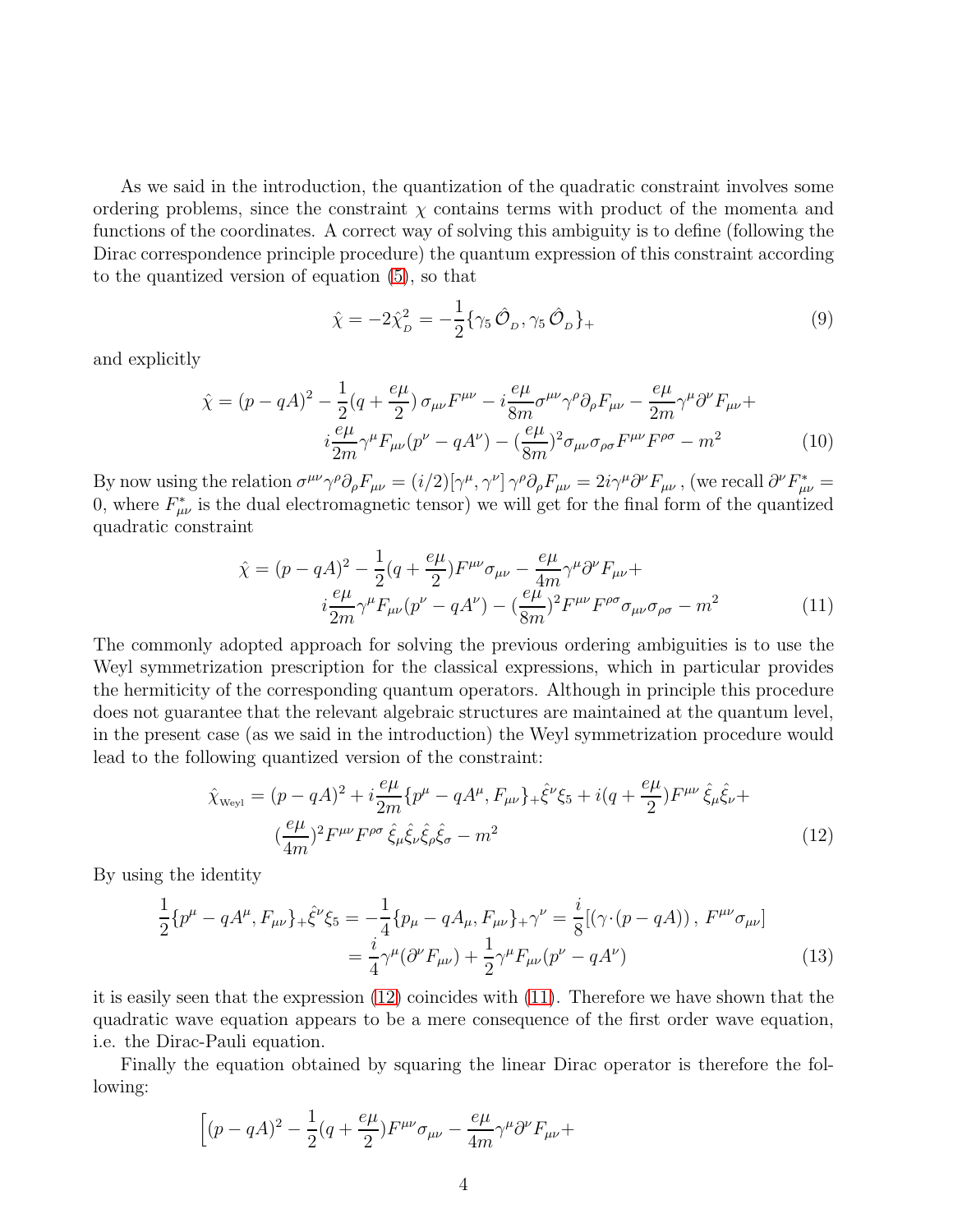$$
i\frac{e\mu}{2m}\gamma^{\mu}F_{\mu\nu}\left(p^{\nu}-qA^{\nu}\right)-\left(\frac{e\mu}{8m}\right)^{2}F^{\mu\nu}F^{\rho\sigma}\sigma_{\mu\nu}\sigma_{\rho\sigma}-m^{2}\right]\psi=0\tag{14}
$$

We now assume that the electromagnetic potential  $A^{\mu}$  describes the field of an external plane wave and has thus the following dependence upon the space-time variables

<span id="page-4-2"></span>
$$
A^{\mu} = a^{\mu} f(\phi) \tag{15}
$$

where  $\phi = (k \cdot x)$  with  $k^2 = 0$  and where we assume the Lorentz gauge, so that also  $(k \cdot a) = 0$ . From this potential we get the electromagnetic tensor  $(f'(\phi) = df(\phi)/d\phi)$ 

$$
F^{\mu\nu} = f^{\mu\nu} f'(\phi) , \quad f^{\mu\nu} = k^{\mu} a^{\nu} - k^{\nu} a^{\mu} \tag{16}
$$

and the final expression for the wave equation to be solved reads

$$
\left[\partial^2 + 2iq(A \cdot \partial) - q^2 A^2 + i(q + \frac{e\mu}{2})(\gamma \cdot k)(\gamma \cdot A')\right]
$$

$$
- i\frac{e\mu}{2m} \left(i(\gamma \cdot k)(A' \cdot \partial) - q(\gamma \cdot k)(A' \cdot A) - i(\gamma \cdot A')(k \cdot \partial)\right) + m^2\right]\psi(x) = 0 \quad (17)
$$

## 3 The wave function and the Green's function

Recalling the standard derivation of the Volkov solutions for the usual Dirac and Klein-Gordon equations [\[13,](#page-9-7) [20\]](#page-9-14), we make for the wave function the ansatz

<span id="page-4-1"></span>
$$
\psi(x) = \frac{1}{(2p_0V)^{1/2}} \exp\left\{-i(p \cdot x) - \frac{i}{2(k \cdot p)} \int_{-\infty}^{(k \cdot x)} d\phi \left[2q(A \cdot p) - q^2 A^2\right]\right\} M((k \cdot x)) u(p, s) \tag{18}
$$

where  $M((k \cdot x))$  is a  $4 \times 4$  unknown Dirac matrix and where the initial condition

<span id="page-4-0"></span>
$$
\psi(x) \underset{x_0 \to -\infty}{\longrightarrow} (2p_0 V)^{-1/2} \exp\left[-i(p \cdot x)\right] u(p, s) \tag{19}
$$

is assumed. In equation [\(19\)](#page-4-0)  $u(p, s)$  is a constant spinor which is is a solution of the corresponding free Dirac equation. Moreover, since the redefinition of  $p^{\mu}$  as  $p^{\mu} + \alpha k^{\mu}$  leaves invariant the equation [\(18\)](#page-4-1) due to the fact that  $M((k \cdot x))$  is a unknown function to be determined, we can impose on the constant vector  $p^{\mu}$  the mass-shell relation  $p^2 = m^2$ . The differential equation satisfied by  $M$  is therefore

<span id="page-4-3"></span>
$$
\frac{dM}{d\phi} = \frac{1}{2(k \cdot p)} \Big[ (q + \frac{e\mu}{2})(\gamma \cdot k)(\gamma \cdot A') - \frac{e\mu}{2m} \left( (A' \cdot p)(\gamma \cdot k) - q(A' \cdot A)(\gamma \cdot k) - (k \cdot p)(\gamma \cdot A') \right) \Big] M(\phi) \tag{20}
$$

and the formal solution of the previous equation is

$$
M((k \cdot x)) = T \left\{ \exp \left[ \frac{1}{2(k \cdot p)} \int\limits_{-\infty}^{(k \cdot x)} d \phi \left( (q + \frac{e \mu}{2}) (\gamma \cdot k) (\gamma \cdot A') - \right. \right. \right.
$$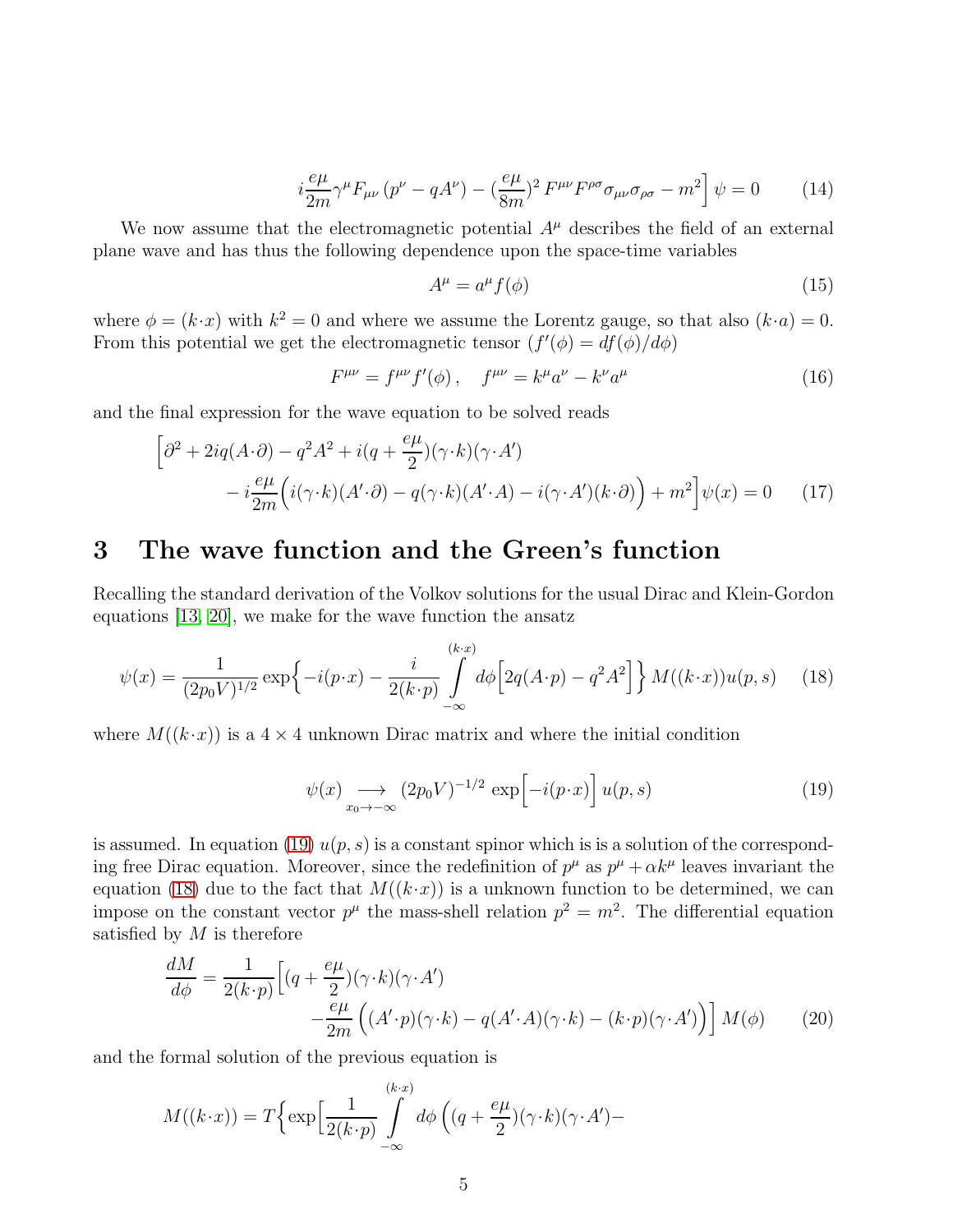$$
\frac{e\mu}{2m}\left((A'\cdot p)(\gamma\cdot k) - q\left(A'\cdot A\right)(\gamma\cdot k) - (k\cdot p)(\gamma\cdot A')\right)\Big]\Big\}\tag{21}
$$

with the asymptotic condition  $M(-\infty) = 1$ . The final expression for the wave equation reads

<span id="page-5-0"></span>
$$
\psi(x) = \frac{1}{(2p_0V)^{1/2}} \exp\left[-i(p \cdot x) - \frac{i}{2(k \cdot p)} \int_{-\infty}^{k \cdot x} d\phi \left(2q(A \cdot p) - q^2 A^2\right)\right]
$$

$$
T\left\{\exp\left[\frac{1}{2(k \cdot p)} \int_{-\infty}^{(k \cdot x)} d\phi \left((q + \frac{e\mu}{2})(\gamma \cdot k)(\gamma \cdot A') - \frac{e\mu}{2m} \left((A' \cdot p)(\gamma \cdot k) - q^2 A^2\right)\right]\right\}
$$

$$
q(A' \cdot A)(\gamma \cdot k) - (k \cdot p)(\gamma \cdot A'))\right)\right\} u(p, s) \tag{22}
$$

The expression [\(22\)](#page-5-0) for  $\psi(x)$  is obviously a formal one. However there are at least two special cases in which from [\(22\)](#page-5-0) we can get a closed form for this solution. The first of these cases occurs when  $q \neq 0$  and  $\mu = 0$ , that is the special case of no anomalous magnetic moment but a charged particle. This choice leads immediately to the Volkov solution

$$
\psi(x) = \frac{1}{(2p_0V)^{1/2}} \exp\left\{-i(p \cdot x) - \frac{i}{2(k \cdot p)} \int_{-\infty}^{(k \cdot x)} d\phi \left(2q \left(A \cdot p\right) - q^2 A^2 + \frac{q}{2} F^{\mu\nu} \sigma_{\mu\nu}\right)\right\} u(p, s) \tag{23}
$$

The second case, with  $q = 0$  and  $\mu \neq 0$ , i.e. the special case of pure anomalous magnetic moment and no charge, gives a new result in a closed form. Indeed we obtain

$$
\psi(x) = \frac{1}{(2p_0V)^{1/2}} \exp\left\{-i(p\cdot x) + \frac{e\mu}{4(k\cdot p)} \int\limits_{-\infty}^{(k\cdot x)} d\phi \left[ (\gamma\cdot k)(\gamma\cdot A') - \frac{1}{m}\left( (A'\cdot p)(\gamma\cdot k) - (k\cdot p)(\gamma\cdot A') \right) \right] \right\} u(p,s)
$$
(24)

It can be realized that the presence of the time ordering is due to the joint action of the terms involving the anomalous magnetic moment  $\mu$  and the electric charge q. When only one of these components is effective, the time ordering can be calculated and an expression in closed form is obtained.

Similar procedures to the ones we have used for calculating the wavefunction, can be used also for the computation of the Green's function  $S<sub>F</sub>(x, y)$  that satisfies

<span id="page-5-1"></span>
$$
\hat{\mathcal{O}}_D S_F(x, y) = \delta^4(x - y) \tag{25}
$$

where  $\hat{\mathcal{O}}_D$  is given in [\(8\)](#page-2-1). As usual, instead of solving directly the first-order Dirac equation [\(25\)](#page-5-1), it is easier to consider the corresponding second order equation

$$
\hat{\chi} \Delta_F(x, y) = \delta^4(x - y) \tag{26}
$$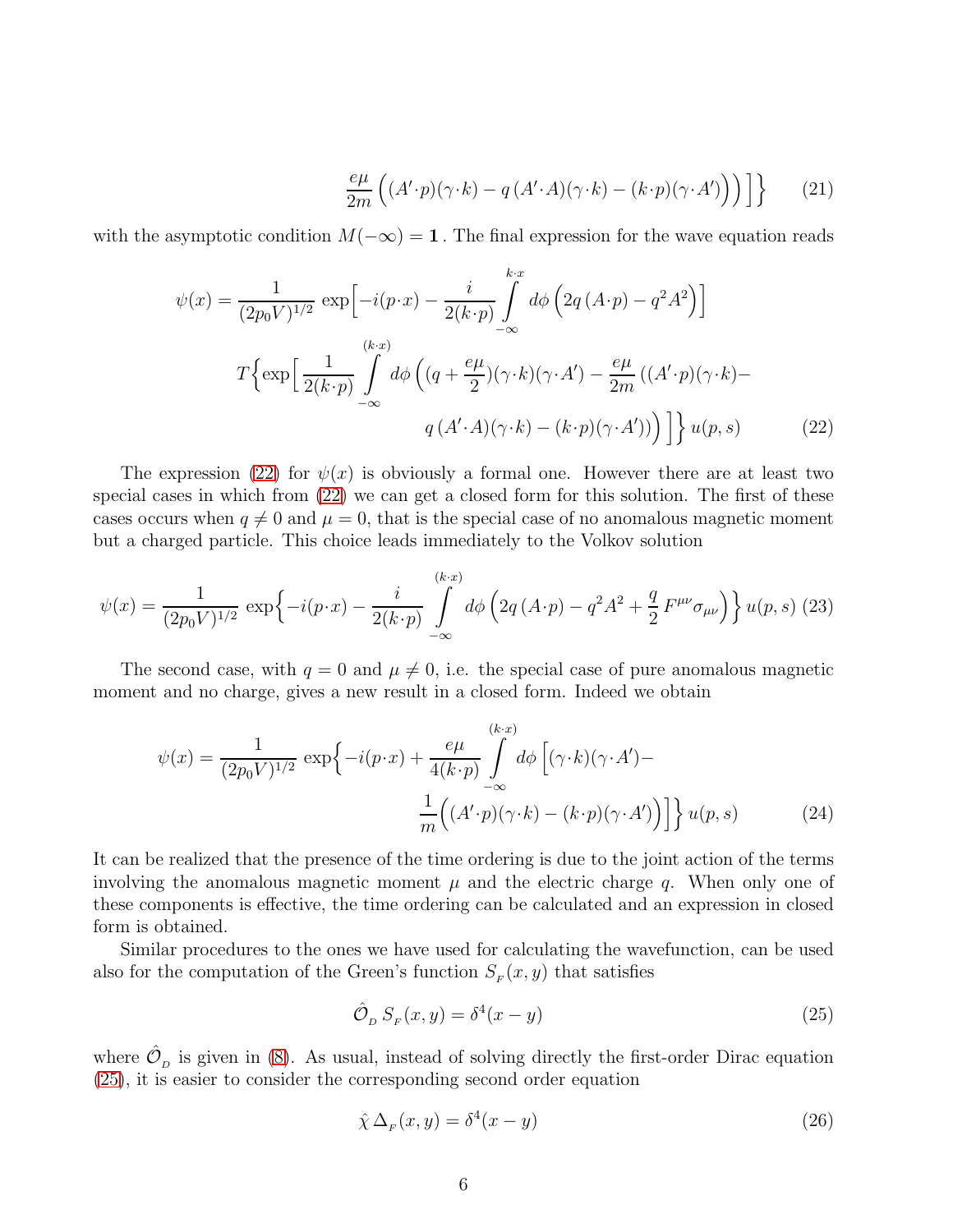where  $\Delta_F(x, y)$  is defined by (see eq.[\(9\)](#page-3-2))

<span id="page-6-4"></span>
$$
\gamma_5 S_F(x, y)\gamma_5 = -\hat{\mathcal{O}}_D \Delta_F(x, y) \tag{27}
$$

The general second-order wave equation for the Green's function is therefore

$$
\left[\partial^2 + 2iq\left(A\cdot\partial\right) - q^2A^2 + \frac{1}{2}(q + \frac{e\mu}{2})F^{\mu\nu}\sigma_{\mu\nu} + \frac{e\mu}{4m}\gamma^\mu\partial^\nu F_{\mu\nu} - \frac{i\mu e}{2m}\gamma^\mu F_{\mu\nu}(i\partial^\nu - qA^\nu) + \left(\frac{e\mu}{8m}\right)^2 F^{\mu\nu}F^{\rho\tau}\sigma_{\mu\nu}\sigma_{\rho\tau} + m^2\right]\Delta_F(x, y) = -\delta^4(x - y) \tag{28}
$$

and, by choosing  $A^{\mu}$  as in [\(15\)](#page-4-2) we obtain,

<span id="page-6-0"></span>
$$
\left[\partial^2 + 2iq\left(A\cdot\partial\right) - q^2A^2 + i(q + \frac{e\mu}{2})(\gamma \cdot k)(\gamma \cdot A') - i\frac{e\mu}{2m}\left(i(\gamma \cdot k)(A'\cdot\partial) - i(\gamma \cdot A')(k\cdot\partial) - q(\gamma \cdot k)(A'\cdot A)\right) + m^2\right]\Delta_F(x, y) = -\delta^4(x - y) \quad (29)
$$

To solve [\(29\)](#page-6-0) we assume as ansatz

<span id="page-6-1"></span>
$$
\Delta_F(x, y) = \int \frac{d^4 p}{(2\pi)^4} \frac{\exp\{-i(p \cdot (x - y))\}}{p^2 - m^2} \exp\{-iF_1(\phi_x, \phi_y)\} N(\phi_x, \phi_y)
$$
(30)

where  $\phi_x = (k \cdot x), \, \phi_y = (k \cdot y)$  and

<span id="page-6-3"></span>
$$
F_1(\phi_x, \phi_y) = \frac{1}{2(k \cdot p)} \int_{(k \cdot y)}^{(k \cdot x)} d\phi \left( 2q \left( A \cdot p \right) - q^2 A^2 \right)
$$
 (31)

By inserting the ansatz [\(30\)](#page-6-1) into [\(29\)](#page-6-0) we obtain the following equation for  $N(\phi_x, \phi_y)$ :

<span id="page-6-2"></span>
$$
\int \frac{d^4p}{(2\pi)^4} \exp\{-i(p\cdot(x-y))\}\left[1 - \exp\{-iF_1(\phi_x, \phi_y)\} N(\phi_x, \phi_y)\right] =
$$
\n
$$
\int \frac{d^4p}{(2\pi)^4} \exp\{-i(p\cdot(x-y)) - iF_1(\phi_x, \phi_y)\}\left(\frac{-2i(k\cdot p)}{p^2 - m^2}\right) \left[\frac{dN}{d\phi_x} - \frac{1}{2(k\cdot p)}\left((q + \frac{e\mu}{2})(\gamma \cdot k)(\gamma \cdot A') - \frac{e\mu}{2m}\left((\gamma \cdot k)(A' \cdot p) - q(\gamma \cdot k)(A' \cdot A) - (\gamma \cdot A')(k \cdot p)\right)\right) N(\phi_x, \phi_y)\right]
$$
\n
$$
(32)
$$

We can now observe that the expression in the square bracket in the right hand side of equation [\(32\)](#page-6-2) coincides with [\(20\)](#page-4-3), up to the obvious substitutions. The right hand side of [\(32\)](#page-6-2) is therefore vanishing by assuming for  $N(\phi_x, \phi_y)$  the form

$$
N(\phi_x, \phi_y) = T \left\{ \exp \left[ \frac{1}{2(k \cdot p)} \int_{\phi_y}^{\phi_x} (q + \frac{e\mu}{2}) (\gamma \cdot k) (\gamma \cdot A') - \frac{e\mu}{2m} \left( (\gamma \cdot k) (A' \cdot p) - q (\gamma \cdot k) (A' \cdot A) - (\gamma \cdot A') (k \cdot p) \right) \right] \right\}
$$
(33)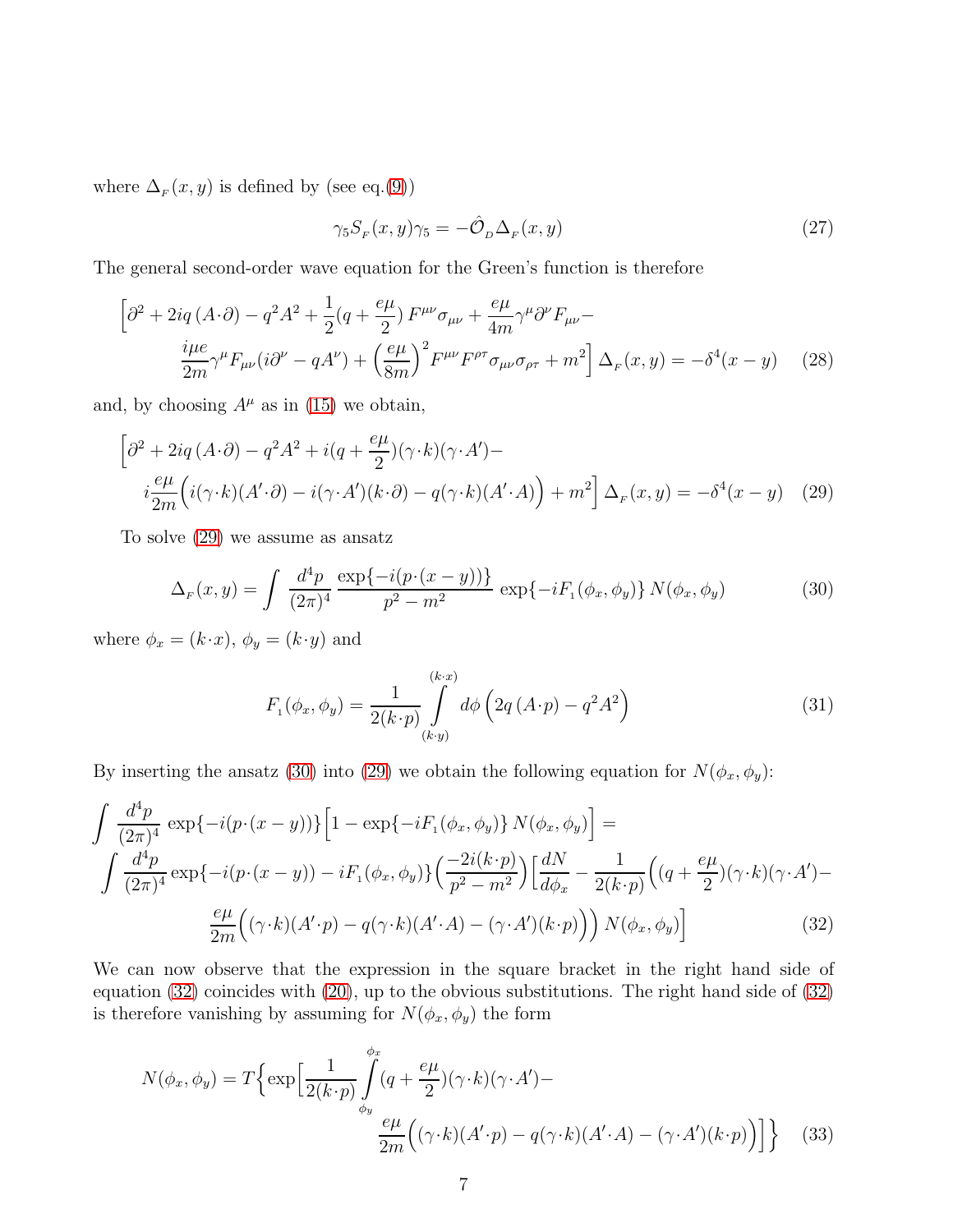We have therefore to verify that the left hand side of  $(32)$  is also vanishing. We first separate in the left hand side of [\(32\)](#page-6-2) the component of  $p_\mu$  in the direction of  $k_\mu$ ,  $p^\mu = p'^{\mu} + \alpha k^\mu$  where  $p'^{\mu}$  spans a three-dimensional surface, [\[20\]](#page-9-14). Since the function  $F_1(\phi_x, \phi_y)$  is independent of  $\alpha$ we can integrate over  $\alpha$ , getting

$$
\int \frac{d\alpha}{2\pi} \exp\left[-i\alpha(\phi_x - \phi_y)\right] \left(1 - \exp\left[-iF_1(\phi_x, \phi_y)\right]\right) =
$$

$$
\delta(\phi_x - \phi_y) \left(1 - \exp\left[-iF_1(\phi_x, \phi_y)\right]\right).
$$
(34)

Due to [\(31\)](#page-6-3), the previous expression is clearly vanishing and thus the left hand side of [\(32\)](#page-6-2) is vanishing too. The Green's function  $\Delta_F(x, y)$  has therefore the final form

$$
\Delta_F(x,y) = \int \frac{d^4p}{(2\pi)^4} \frac{1}{p^2 - m^2} \exp\left[-i(p \cdot (x-y)) - \frac{i}{2(k \cdot p)} \int_{(k \cdot y)}^{(k \cdot x)} d\phi \left(2q \left(A \cdot p\right) - q^2 A^2\right)\right]
$$

$$
T\left\{\exp\left[\frac{1}{2(k \cdot p)} \int_{(k \cdot y)}^{(k \cdot x)} d\phi \left(q + \frac{e\mu}{2}\right) (\gamma \cdot k)(\gamma \cdot A') - \frac{e\mu}{2m} \left((\gamma \cdot k)(A' \cdot p) - q(\gamma \cdot k)(A' \cdot A) - (\gamma \cdot A')(k \cdot p)\right)\right]\right\} \tag{35}
$$

and  $S<sub>F</sub>(x, y)$  can be immediately obtained by [\(27\)](#page-6-4). The discussion we have done on the special cases  $q \neq 0$ ,  $\mu = 0$  and  $q = 0$ ,  $\mu \neq 0$  when solving for the wavefunction  $\psi(x)$ , holds for the Green's function too.

### 4 The Hamilton-Jacobi equation

In this section we want to comment on some aspects of the pseudo-classical nature of the solutions we have determined. The discussion involves in a natural way the properties of the Hamilton-Jacobi equation and the corresponding characteristic functions. We recall that, according to Dirac, the extended Hamiltonian is written as a linear combination of the firstclass constraints  $\chi$  and  $\chi_D$  with arbitrary coefficients, namely

$$
\mathcal{H} = \alpha_{D} \chi_{D} + \alpha_{1} \chi \tag{36}
$$

where  $\alpha$  and  $\alpha_1$  are arbitrary Lagrangian multipliers. In particular, the choice  $\alpha_D = 0$  and  $\alpha_1 \neq 0$  yields

$$
\mathcal{H} = \alpha_1 \Big[ (p - qA)^2 + \frac{ie\mu}{m} (p_\mu - qA_\mu) F^{\mu\nu} \xi_\nu \xi_5 - m^2 + i(q + \frac{e\mu}{2}) F^{\mu\nu} \xi_\mu \xi_\nu + \frac{\mu^2 e^2}{16m^2} F^{\mu\nu} F^{\rho\sigma} \xi_\mu \xi_\nu \xi_\rho \xi_\sigma \Big] \tag{37}
$$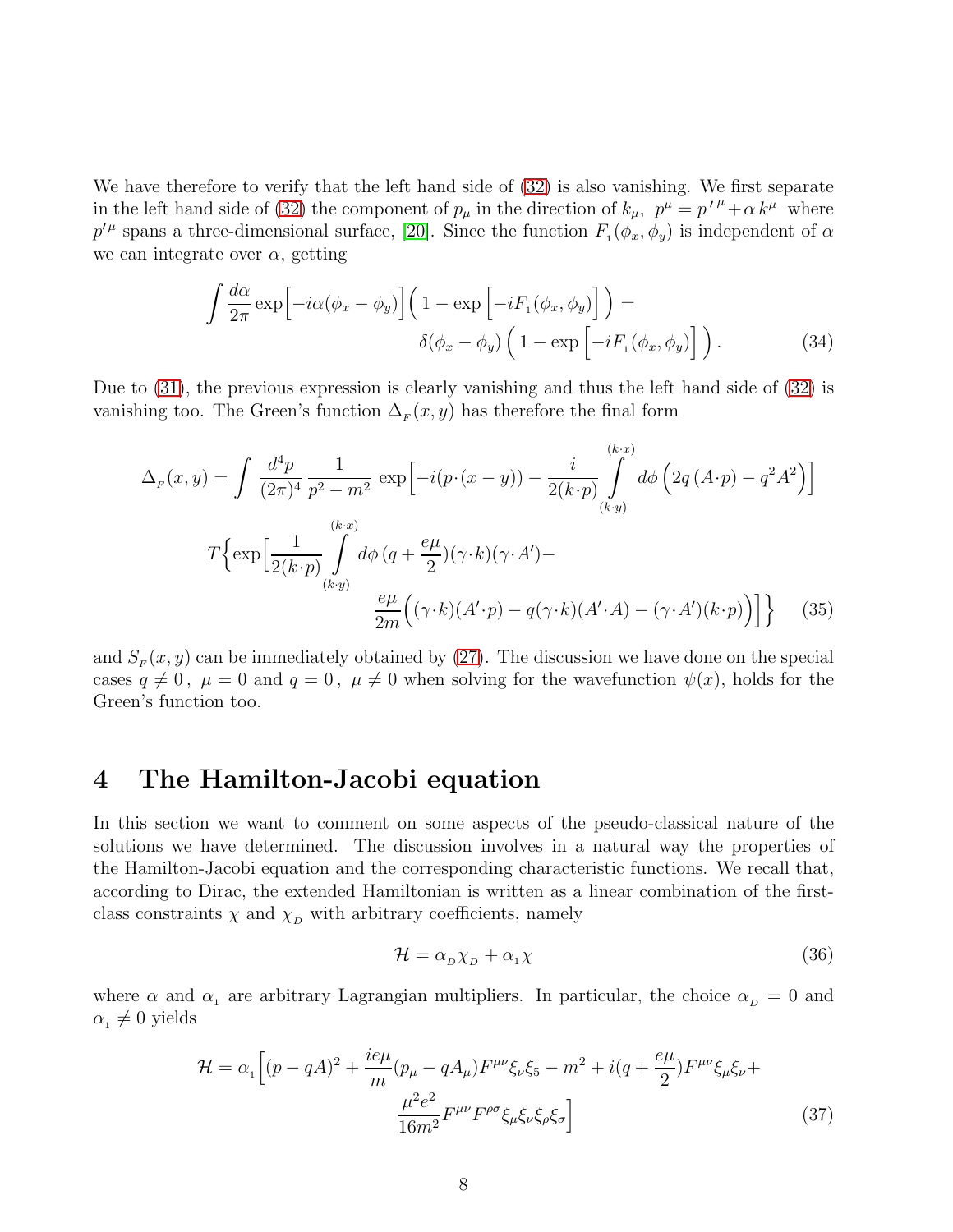and the corresponding covariant Hamilton-Jacobi equation turns out to be

$$
\left(\frac{\partial S}{\partial x^{\mu}} + qA_{\mu}\right)^{2} - \frac{i\mu e}{m}\left(\frac{\partial S}{\partial x^{\mu}} + qA_{\mu}\right)(k^{\mu}a^{\nu} - k^{\nu}a^{\mu})\xi_{\nu}\xi_{5}f' - m^{2} + 2i(q + \frac{e\mu}{2})(k \cdot \xi)(a \cdot \xi)f' = 0
$$
\n(38)

The structure of the Dirac extended Hamiltonian suggests, for the pseudo-classical characteristic function, the factorized form

$$
S = -(p \cdot x) - \frac{1}{2(k \cdot p)} \int_{-\infty}^{(k \cdot x)} d\phi \left( 2q \left( A \cdot p \right) - q^2 A^2 \right) + S_D((k \cdot x)) \tag{39}
$$

as a function of the coordinates  $x^{\mu}$  and of the initial momentum  $p^{\mu}$  and  $p^{\mu}$  satisfies the massshell condition  $p^2 = m^2$ . We therefore obtain for the unknown term  $S_D((k \cdot x))$  the following first-order differential equation

$$
\frac{dS_D}{d\phi} + \frac{i\mu e}{2m(k \cdot p)} \Big[ -(k \cdot p)(A' \cdot \xi)\xi_5 + (A' \cdot p)(k \cdot \xi)\xi_5 - q(A' \cdot A)(k \cdot \xi)\xi_5 \Big] \n- \frac{i}{(k \cdot p)} (q + \frac{e\mu}{2})(k \cdot \xi)(A' \cdot \xi) = 0
$$
\n(40)

The complete solution for the characteristic function of the Hamilton-Jacobi equation is then

$$
S = -(p \cdot x) - \frac{1}{2(k \cdot p)} \int_{-\infty}^{(k \cdot x)} d\phi \left( 2q \left( A \cdot p \right) - q^2 A^2 \right) + \frac{i}{(k \cdot p)} \int_{-\infty}^{(k \cdot x)} d\phi \left[ (q + \frac{e\mu}{2}) (k \cdot \xi) (A' \cdot \xi) - \frac{e\mu}{2m} \left( -(k \cdot p) (A' \cdot \xi) \xi_5 + (A' \cdot p) (k \cdot \xi) \xi_5 - q (A' \cdot A) (k \cdot \xi) \xi_5 \right) \right] (41)
$$

Taking into account the realization [\(7\)](#page-2-2) for the quantized Grassmann variables we finally obtain for the action of  $\exp(i\hat{S})$  on the constant spinor  $u(p, s)$ 

$$
\frac{\exp(i\hat{S})}{(2p_0V)^{1/2}} u(p,s) = \frac{1}{(2p_0V)^{1/2}} \exp\left[-i(p\cdot x) - \frac{i}{2(k\cdot p)} \int_{-\infty}^{(k\cdot x)} d\phi \left(2q\left(A\cdot p\right) - q^2A^2\right)\right]
$$

$$
\exp\left[\left(\frac{1}{2(k\cdot p)} \int_{-\infty}^{(k\cdot x)} d\phi \left[(q+\frac{e\mu}{2})(\gamma\cdot k)(\gamma\cdot A') - \frac{e\mu}{2m}\left(-(k\cdot p)(\gamma\cdot A') + (A'\cdot p)(\gamma\cdot k) - q(A'\cdot A)(\gamma\cdot k)\right)\right]u(p,s) \quad (42)
$$

where  $\hat{S}$  is the quantized version of S.

Contrary to the results previously known in literature for the scalar and Dirac particles [\[11,](#page-9-5) [13,](#page-9-7) [14\]](#page-9-8), we can see that the semi-classical results are not now coincident with the general quantum solutions, but for the two particular cases we have previously discussed.